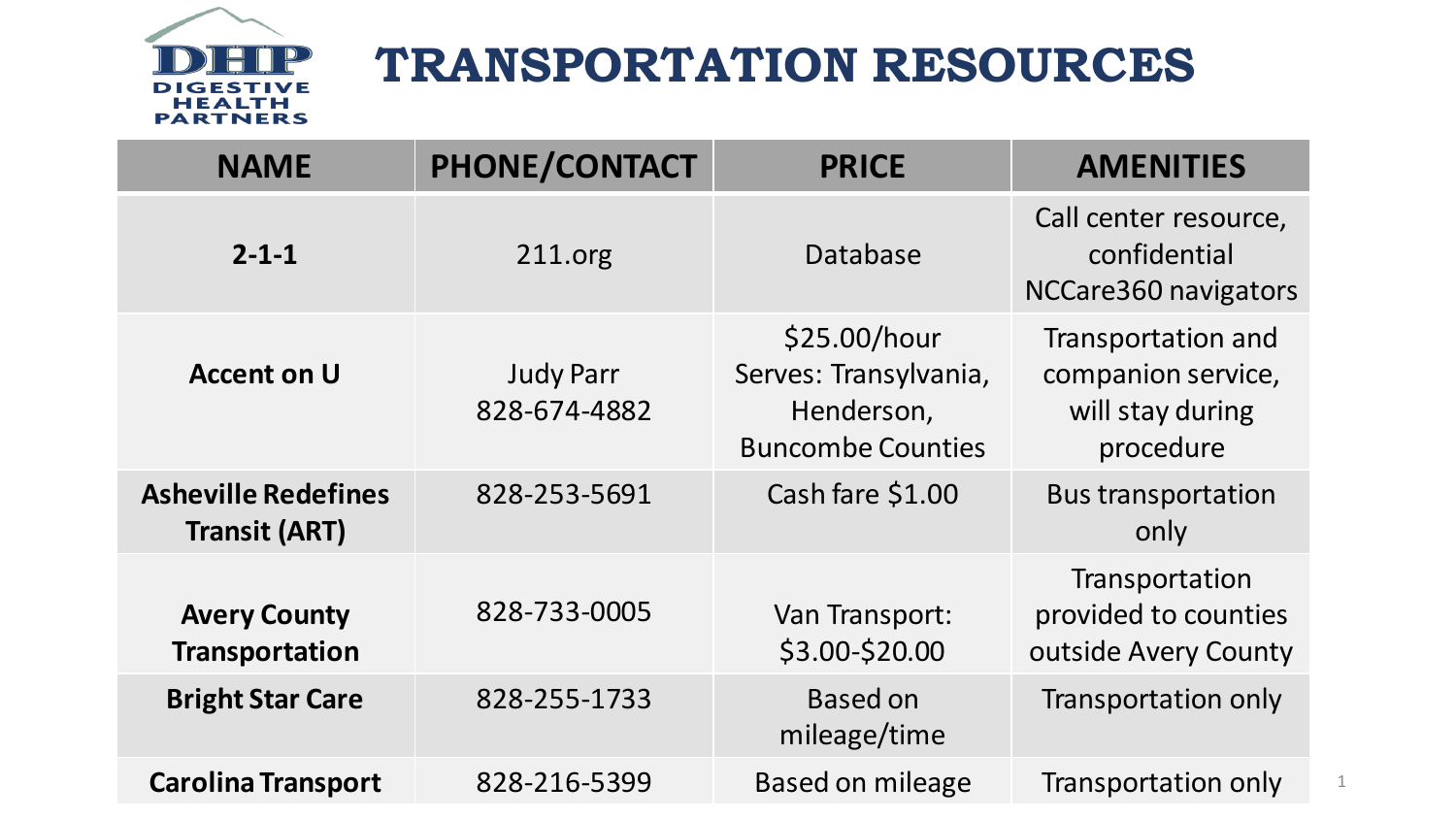| <b>NAME</b>                                                        | <b>PHONE/CONTACT</b>                        | <b>PRICE</b>                                            | <b>AMENITIES</b>                                                                         |
|--------------------------------------------------------------------|---------------------------------------------|---------------------------------------------------------|------------------------------------------------------------------------------------------|
| <b>Council on Aging</b>                                            | 828-277-8288<br>Call-a-ride-program         | For anyone over 60<br>years old                         | Set up<br>transportation will<br>stay for procedure                                      |
| <b>Eleanor Health</b><br><b>Foundation</b>                         | 828-707-8032<br>Eleanorhealthfoundation.org | Call for pricing/free<br>vouchers possible              | Transportation only                                                                      |
| <b>Holistic Elder Services</b>                                     | 484-459-3118<br>Holisticelderservices.com   | Private service<br>Seniors 60+ only<br>Call for pricing | Transportation & sitter<br>Henderson, Polk,<br>Transylvania,<br><b>Buncombe counties</b> |
| <b>Homeward Bound</b>                                              | 828-258-1695                                | Call for pricing                                        | Transportation only                                                                      |
| Institute for<br><b>Preventive Health &amp;</b><br><b>Advocacy</b> | 828-768-2369 AVL<br>828-702-7960 Fairview   | Call for pricing/ may<br>provide free vouchers          | Transportation only<br><b>Ride coordination</b>                                          |
| <b>LogistiCare</b>                                                 | 404-888-5800<br>logisticare.com             | Call for pricing                                        | Transportation only-<br>DHP does not require<br>sitter using this service $_2$           |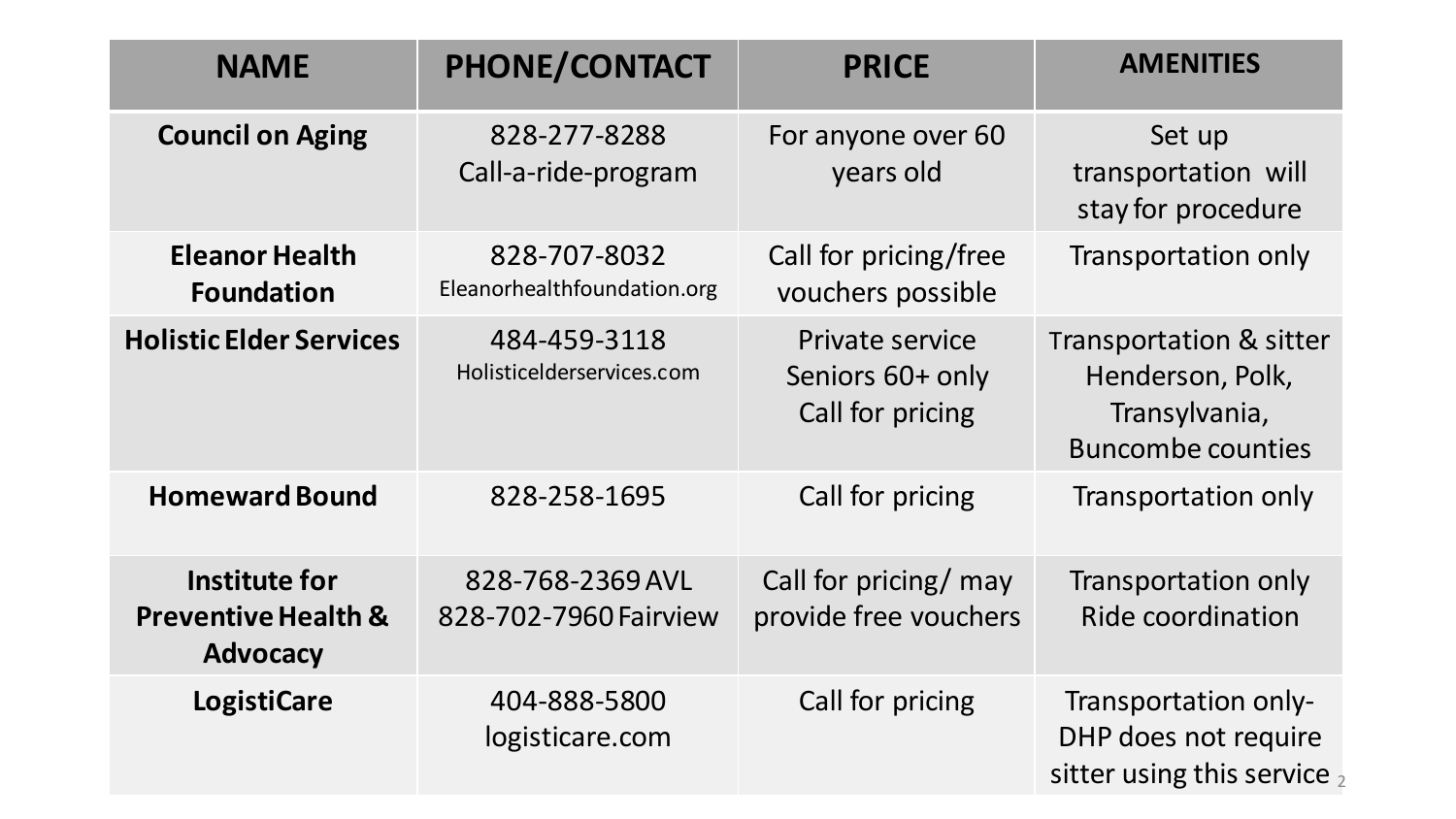| <b>NAME</b>                                                        | PHONE/CONTACT                             | <b>PRICE</b>                                                                            | <b>AMENITIES</b>                                                           |
|--------------------------------------------------------------------|-------------------------------------------|-----------------------------------------------------------------------------------------|----------------------------------------------------------------------------|
| <b>Loyal Lifts</b>                                                 | 828-674-6471<br>www.LoyalLifts.com        | 15% first trip<br>Base fee: \$35.00<br>Fee per mile: \$2.50<br>Wait fee: \$15/per 30min | Transportation and<br>sitting services                                     |
| <b>Madison County</b><br><b>Transportation</b><br><b>Authority</b> | 800-735-2962                              | Call for pricing                                                                        | Transportation only for<br>appointment before<br>2pm                       |
| <b>Mitchell County Dept</b><br>of Social Services                  | 828-688-4715                              | Call for pricing                                                                        | <b>Transportation services</b><br>only                                     |
| <b>Mountain Mobility</b>                                           | 828-250-6750<br>Buncombecounty.org/<br>mm | <b>Based on residential</b><br>location in Buncombe<br>County                           | <b>Transportation services</b><br>only<br>Patient calls to schedule        |
| NCCare360                                                          | NCCare360.org                             | Database                                                                                | <b>Resource Listings</b><br>To schedule requires<br>patient signed consent |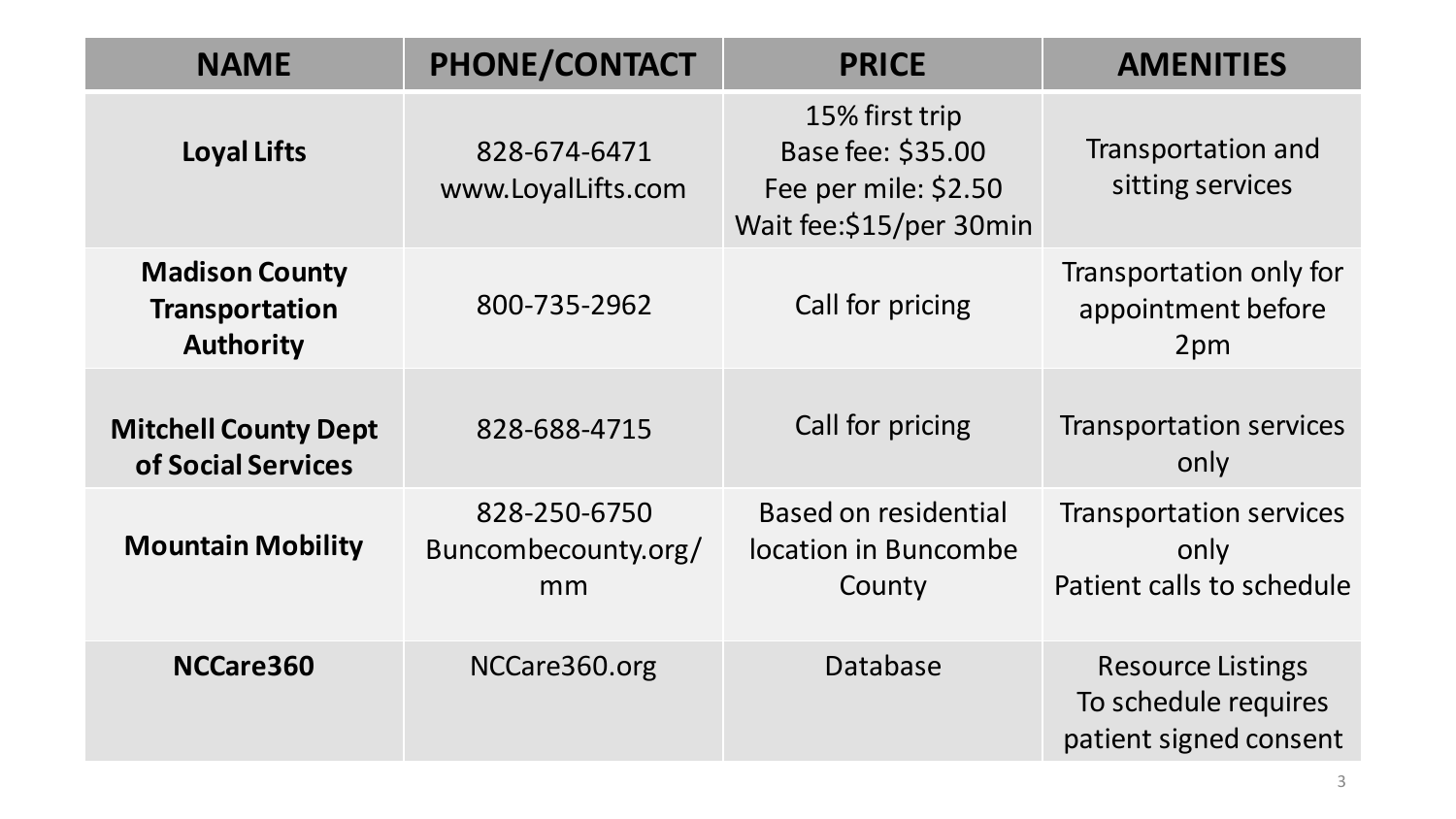| <b>NAME</b>                                                             | PHONE/CONTACT                  | <b>PRICE</b>                                                                                        | <b>AMENITIES</b>                                                                                                   |
|-------------------------------------------------------------------------|--------------------------------|-----------------------------------------------------------------------------------------------------|--------------------------------------------------------------------------------------------------------------------|
| <b>Polk County Public</b><br><b>Transportation</b>                      | 828-894-8203                   | Call for pricing; call 3<br>business days before<br>appointment for travel<br>outside the county    | Transportation only:<br><b>AVL: Mon thru Thurs</b><br>HVL: Tues & Wed<br>No appointments on<br>Friday or after 2pm |
| <b>Senior Services of Avery</b><br>County                               | 828-733-8220                   | Call for pricing                                                                                    | Transportation and<br>sitter services                                                                              |
| <b>T.L.C.</b>                                                           | 828-670-2821                   | \$21 per hour<br><b>Medicaid and Project</b><br>Access: \$15<br>Will negotiate pricing as<br>needed | Transportation only                                                                                                |
| <b>Transylvania in Motion</b>                                           | 828-884-3203<br>Press option 2 | \$1.00 each way                                                                                     | Transportation only                                                                                                |
| <b>Veterans Services of the</b><br><b>Carolinas/NCServes</b><br>Western | 855-962-8387                   | Call for pricing                                                                                    | Transportation only for<br>all WNC counties                                                                        |